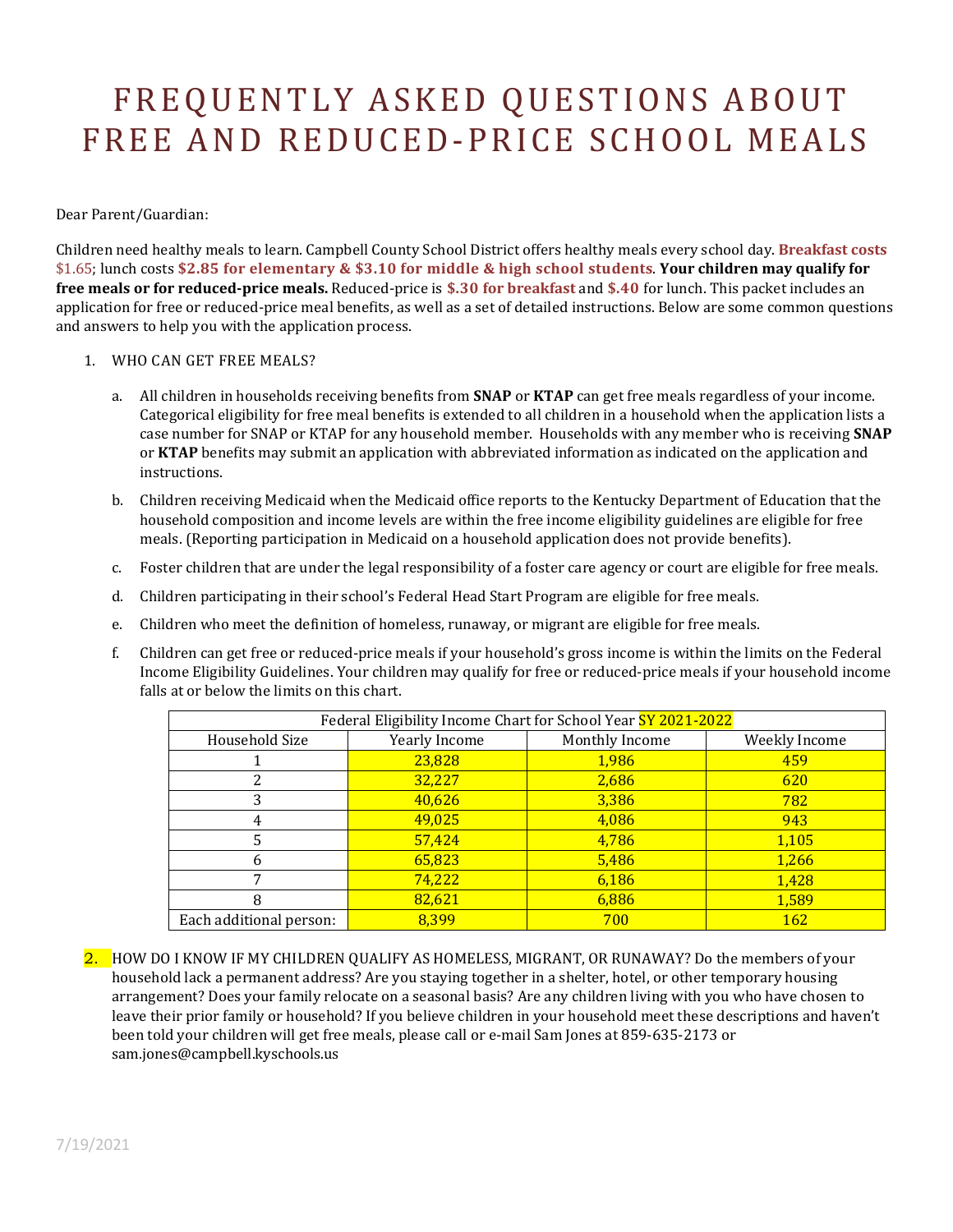- 3. CAN I INCLUDE FOSTER CHILDREN AS PART OF MY HOUSEHOLD ON MY APPLICATION? Yes. A foster child may be included in the household on an application when applying for benefits for any non-foster children residing in a household.
- 4. DO I NEED TO FILL OUT AN APPLICATION FOR EACH CHILD? No. *Use one Free and Reduced-Price School Meals Application for all students in your household.* We cannot approve an application that is not complete, so be sure to fill out all required information. Return the completed application to: Your child's school cafeteria manager or Steve Abbott, Director of School Nutrition, 101 Orchard Lane, Alexandria, KY 41001
- 5. SHOULD I FILL OUT AN APPLICATION IF I RECEIVED A LETTER THIS SCHOOL YEAR SAYING MY CHILDREN ARE APPROVED FOR FREE MEALS? No, but please read the letter you got carefully. If any children in your household were missing from your eligibility notification, contact **Steve Abbott, Director of School Nutrition,** immediately.
- 6. CAN I APPLY ONLINE? No. Our district does not have the option to apply for free or reduced-price meals online.
- 7. MY CHILD'S APPLICATION WAS APPROVED LAST YEAR. DO I NEED TO FILL OUT ANOTHER ONE? Yes. Your child's application is only good for that school year and for the first few days of this school year through **Sept.22,2021**. You must send in a new application unless the school told you that your child is eligible for the new school year. If you do not send in a new application that is approved by the school or you have not been notified that your child is eligible for free meals, your child will be charged the full price for meals.
- 8. I GET WIC. CAN MY CHILD(REN) GET FREE MEALS? Children in households participating in WIC may be eligible for free or reduced-price meals. Please fill out an application.
- 9. WILL THE INFORMATION I GIVE BE CHECKED? Yes. We may also ask you to send written proof of the household income you report.
- 10. IF I DON'T QUALIFY NOW, MAY I APPLY LATER? Yes, you may apply at any time during the school year. For example, children with a parent or guardian who becomes unemployed may become eligible for free and reducedprice meals if the household income drops below the income limit.
- 11. WHAT IF I DISAGREE WITH THE SCHOOL'S DECISION ABOUT MY APPLICATION? You should talk to school officials. You also may ask for a hearing by calling or writing to: **Mark Krummen, 101 Orchard Lane, Alexandria, KY 41001, 859-635-2173, mark.krummen@campbell.kyschools.us**
- 12. MAY I APPLY IF SOMEONE IN MY HOUSEHOLD IS NOT A U.S. CITIZEN? Yes. You, your children, or other household members do not have to be U.S. citizens to apply for free or reduced-price meals.
- 13. DO I HAVE TO PROVIDE MY SOCIAL SECURITY NUMBER ON THE APPLICATION? No. Only the last 4 digits of the Social Security Number of the household's primary wage earner or another adult household member is needed when submitting an application. It must be indicated on the application if no adult household member has a Social Security Number.
- 14. WHAT IF MY INCOME IS NOT ALWAYS THE SAME? List the amount that you normally receive. For example, if you normally make \$1000 each month, but you missed some work last month and only made \$900, put down that you made \$1000 per month. If you normally get overtime, include it, but do not include it if you only work overtime sometimes. If you have lost a job or had your hours or wages reduced, use your current income.
- 15. WHAT IF SOME HOUSEHOLD MEMBERS HAVE NO INCOME TO REPORT? Household members may not receive some types of income we ask you to report on the application, or may not receive income at all. Whenever this happens, please write a 0 in the field. However, if any income fields are left empty or blank, those will also be counted as zeroes. Please be careful when leaving income fields blank, as we will assume you meant to do so.
- 16. WE ARE IN THE MILITARY. DO WE REPORT OUR INCOME DIFFERENTLY? Your basic pay and cash bonuses must be reported as income. If you get any cash value allowances for off-base housing, food, or clothing, it must also be included as income. However, if your housing is part of the Military Housing Privatization Initiative, do not include